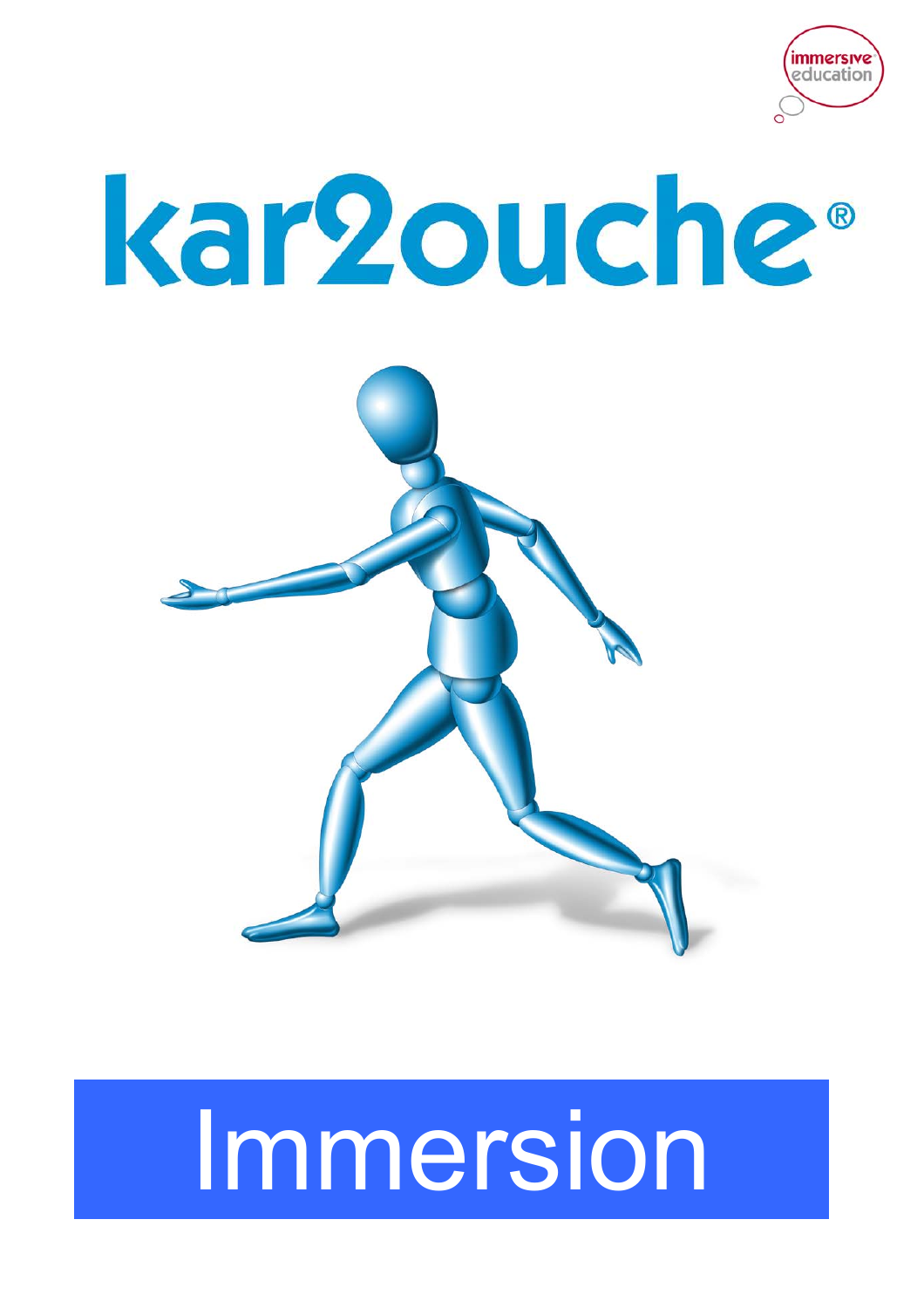

### **Contents**

| I Walkthrough - Pushing the buttons         |    |
|---------------------------------------------|----|
| 2 Creating your own template resources      | 4  |
| Preparation                                 |    |
| Creating the template                       |    |
| Creating the newspaper title                |    |
| Adding the pupil questions                  |    |
| More 'scaffolds'                            |    |
| Organising the template layout              | 6  |
| Being more creative – publication templates |    |
| Saving your template                        | 9  |
| 3 In the classroom $-$ using the template   | 10 |
| Getting pupils to complete the template     | 10 |
| Printing pupils own work                    | 10 |
| 4 Embedding Kar2ouche in Teaching           | 12 |
| 5 Create the Resources                      |    |
| 6 Evaluation                                |    |

### **Objectives**

- Build upon the familiarisation training course
- Gain familiarity with more advanced features of software
- Explore potential uses for creating your own resources
- Plan how to incorporate Kar2ouche into existing schemes of work
- Align planned activities with learning objectives and curriculum documentation
- Plan follow up



See the award film at: www.becta.org.uk

Kar2ouche

'Much Ado About Nothing'

2 0 0 5 Key Stage 3 & 4 English Software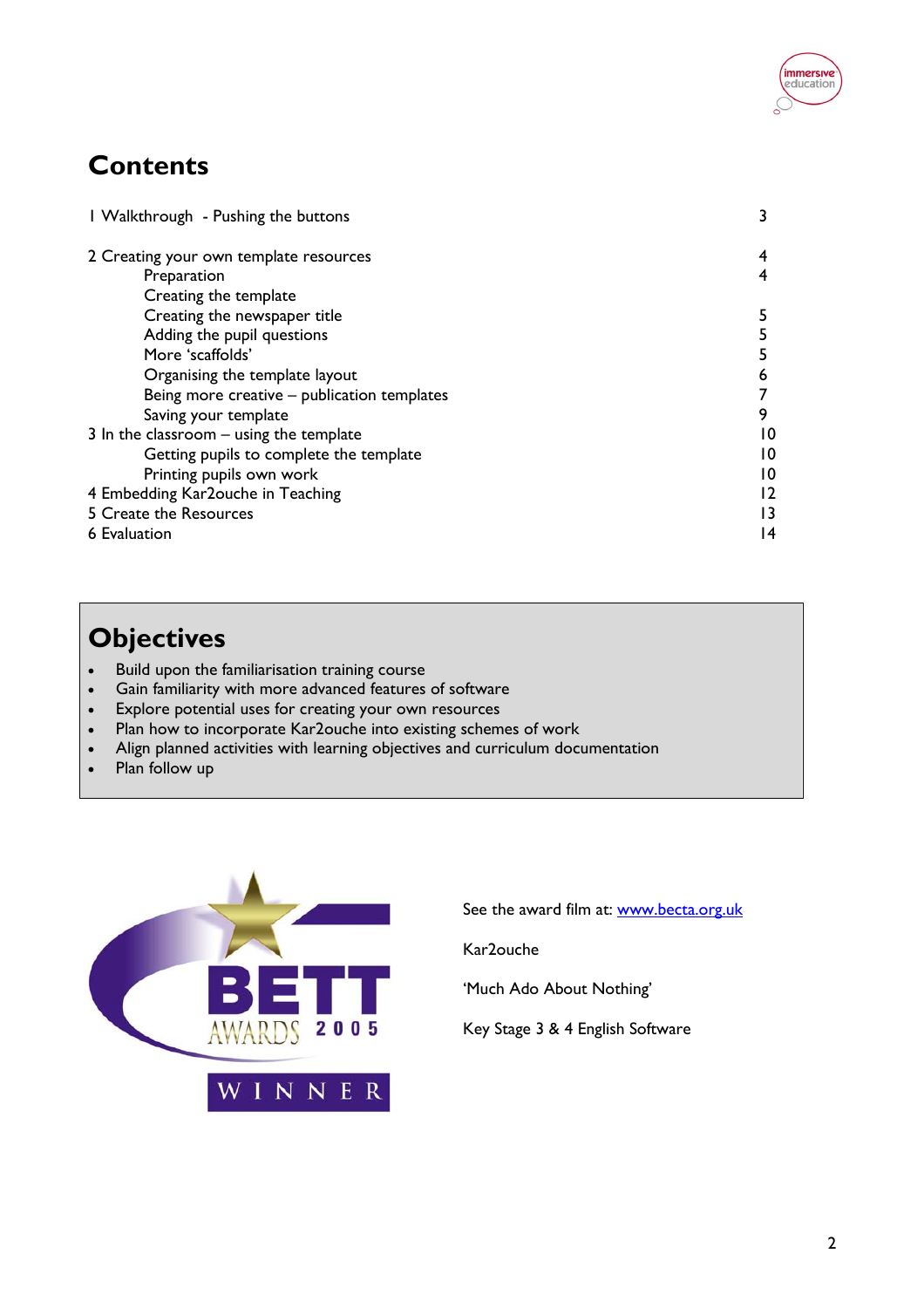

## 1 Walkthrough – Pushing the Buttons

Kar2ouche is a tool that allows teachers and students to create:

- storyboards
- animations
- publications.

The software comprises six screens accessed by tabs at the bottom right of each screen.





Screen I is the **Activity Screen**. From here, students can access a range of suggested activities and storyboards. These are explained in detail in the accompanying education support packs.



Screen 2 is the Composition Screen. This is where students can create pictures by adding backgrounds, characters and props. They can also write captions, add text boxes, speech and thought bubbles.



**Screen 3** is the Text/Audio Screen. This provides students with a range of texts relating to the title and associated recordings. In this screen students can also record their own voices and add sound effects.



**Screen 4** is the **Presentation Screen**. This works just like a video recorder and allows students to rewind, pause and play back their presentations in small or full screens.



**Screen 5** is the Printing Screen. In this screen students can print out their storyboards using a template or be more adventurous and create their own cartoon, magazine and newspaper pages. Teachers can use this facility to create writing scaffolds.



Screen 6 is the Utilities Screen. In this screen students can save their work as a Kar2ouche or QuickTime file. They can also load pre-made or previously completed storyboards. You can access the teacher controls from this screen.

#### NOTES/Questions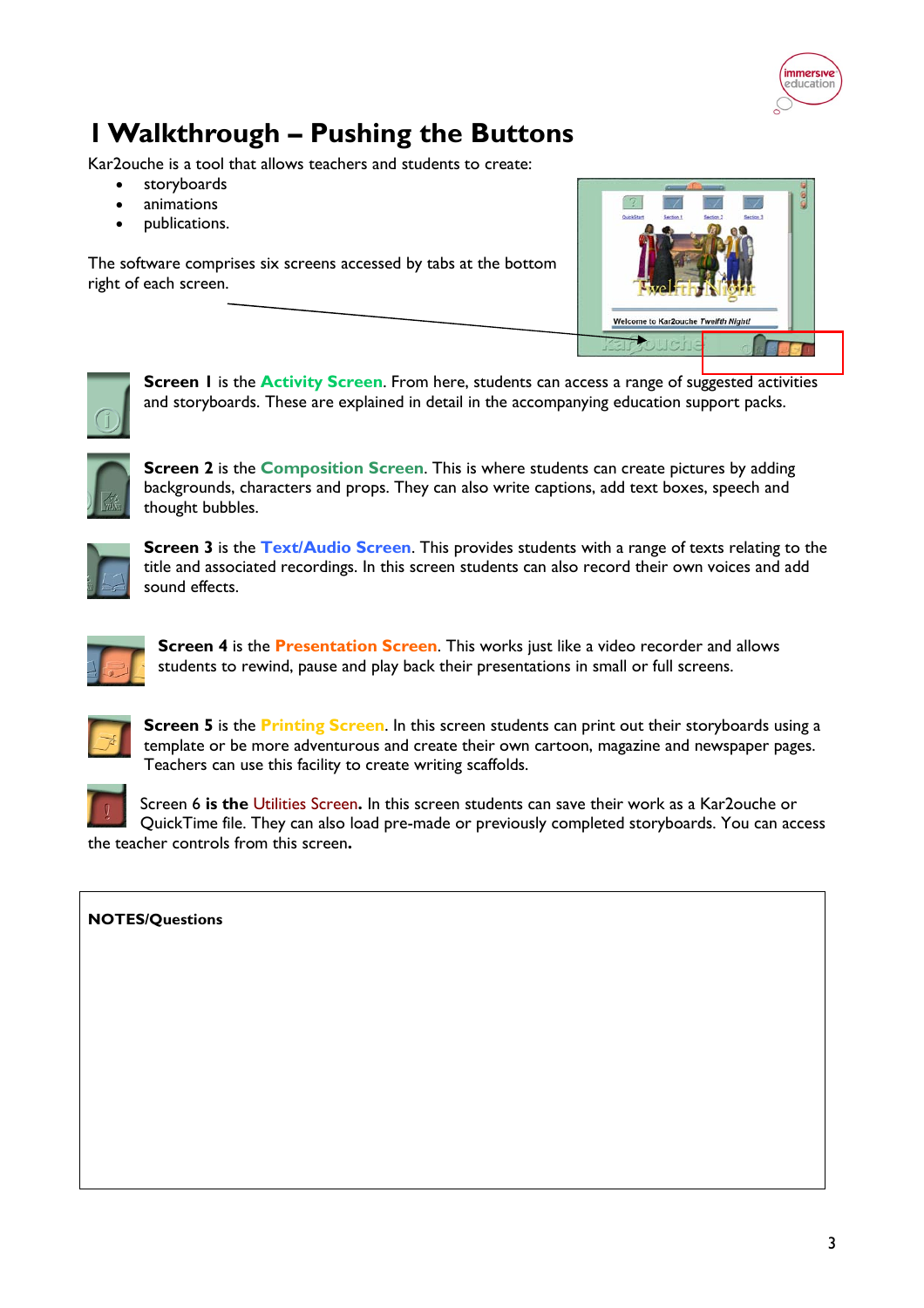

# 2 Creating your own template resources

#### **Preparation**



Kar2ouche is an ideal tool to move on beyond the activities provided and make them your own. It is very easy to create your own teaching templates allowing you

- to personalise your resources to the lessons you teach
- save time
- allow all students to finish the lesson with a desired outcome
- yet preserves pupil differentiation.

In this section you will learn how to make your own newspaper template.

#### Creating a newspaper front page template

In this example, a newspaper front page template will be created for students to complete in a 30 minute lesson. Don't worry about the content title that has been used in this example, the process is exactly the same no matter what content title you have!

#### Pupil activity:

- pupils read and complete a variety of questions and activities about Bullying
- create their own front page for a school newsletter or newspaper on the subject of bullying
- print out their completed work for peer review and teacher assessment

#### Creating the template

This is a really easy yet effective process to create your own unique templates in which you can personalise to your heart's content!

Using the composition screen plan out a guiding framework to create your newspaper frontpage. In this example, the objective is that the students create a front cover for a Bullying newsletter at school. Remember you can do this easily at home and then transfer the kar2ouche file on your USB drive - it only takes a few minutes after practice!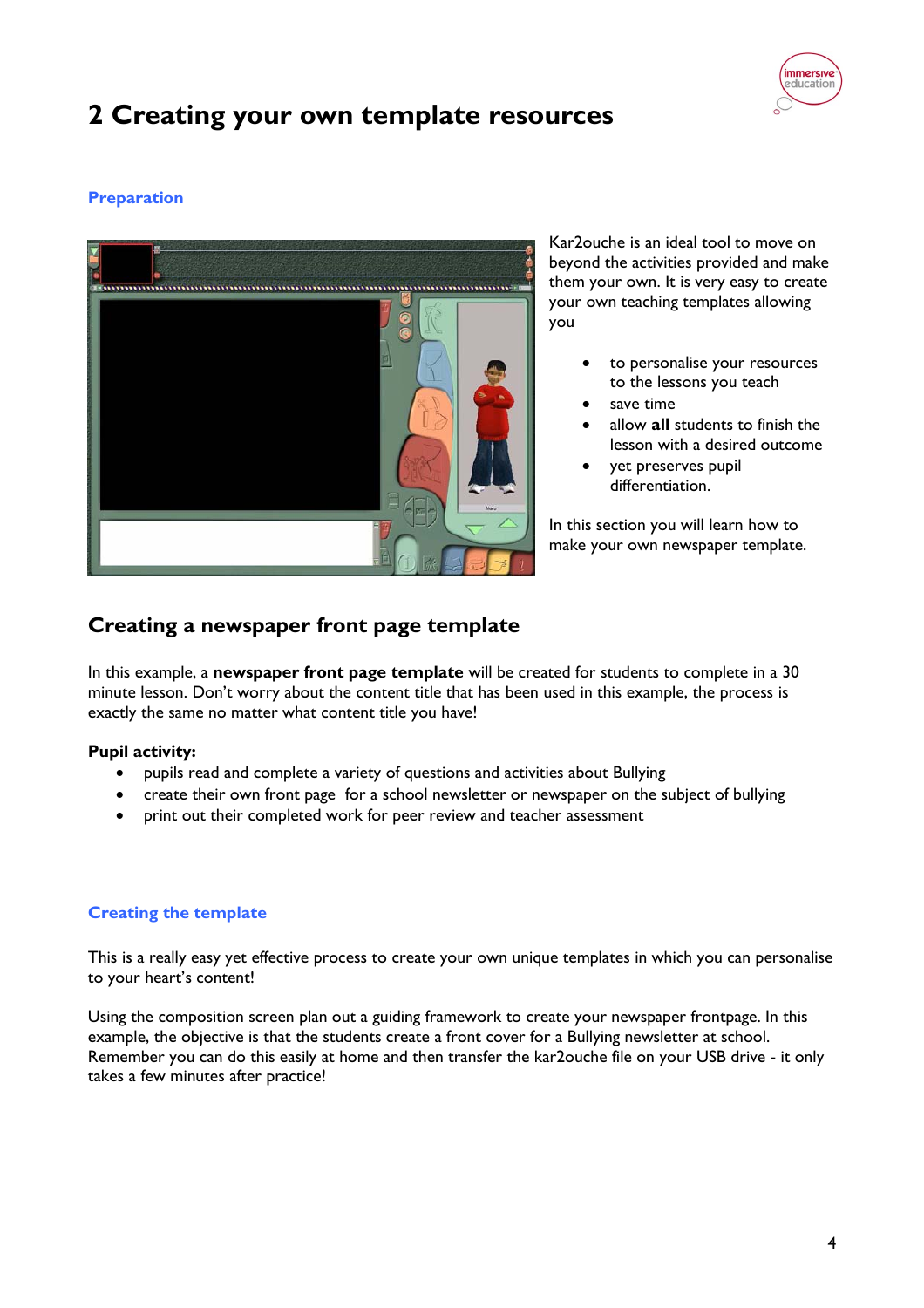#### Creating the newspaper title





- First create four blank 'template' frames (these will be the frames pupils will complete but you can use as many as you want!)
- Type the template text that will be overwritten by the student during the lesson
- You can change the text size, style and font by right clicking in the text box and using the text manipulator tool!

#### Adding the pupil questions

In this example, two questions have been created:

(a) in a box on the second frame (b) a further question for pupils to answer in the text box.

You can use a variety of means to create prompts in your template – backgrounds, props, text-based questions, photographs – it is up to you!



#### Adding more 'scaffolds'

Add further questions to help students think about the content for the newspaper front page they are creating

**HINTS:** You can copy whole frames to speed up your template creation process – drag and drop the frame you want to copy into a blank frame!

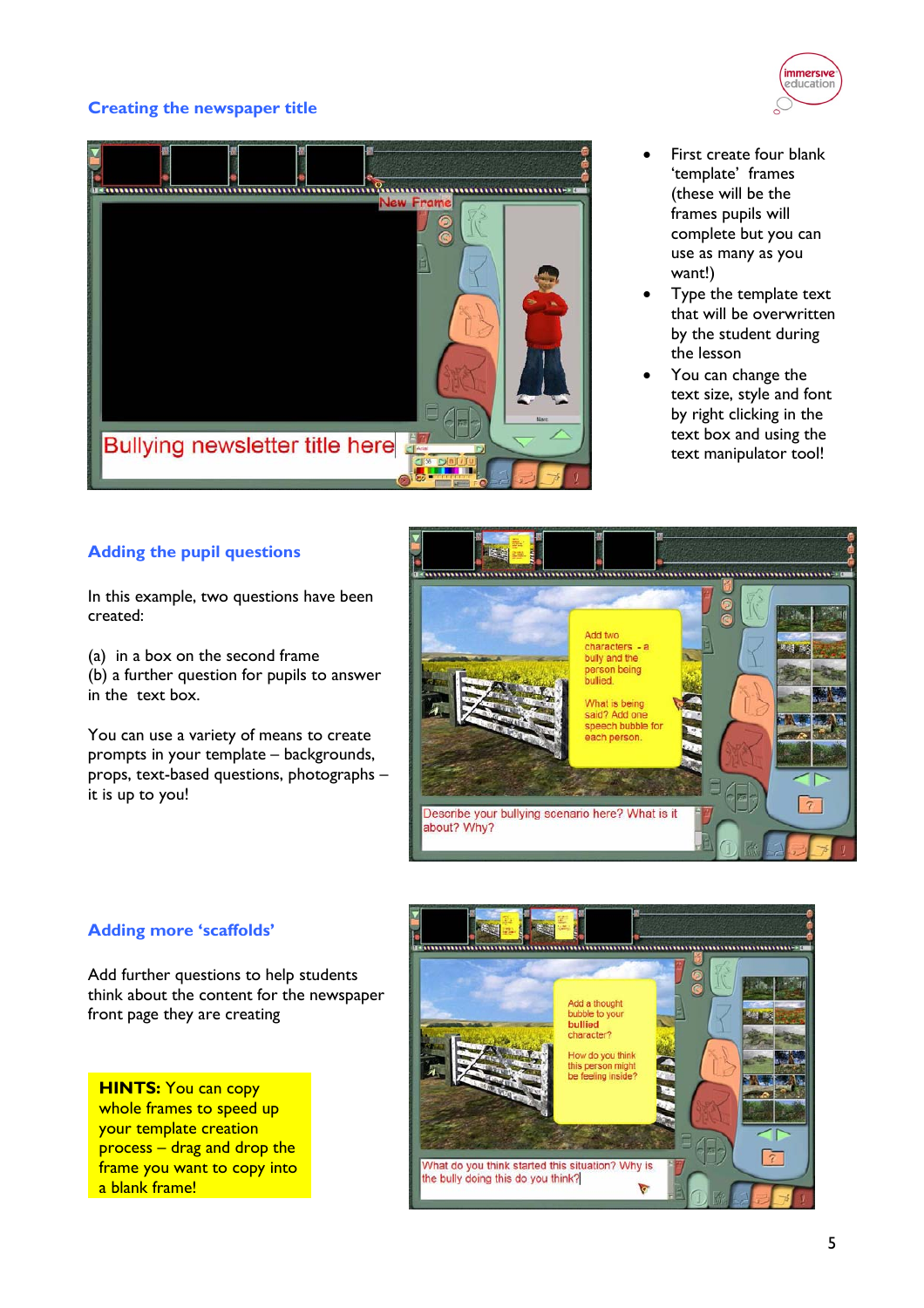



#### The final part of the activity…

Here the students are asked to add their name (personalise) and empathise with the situation by adding their own thoughts.

> HINT: You could also record voice to the frames to allow the instructions to be spoken!

#### Organising the template layout

Now go to the printing screen



Click on the yellow tab to open the printing screen. You will be offered a range of print templates in both landscape and portrait formats.

These allow you to create simple picture and graphic stories.

One of the options is to create a quick print of their storyboard in sequence. Click on the template you want to use. Then either drag your frames one by one into the template (this allows you to create sequencing activities) or click on the green arrow to fill the template in the order the frames appear in the film strip. The words



in the caption window appear below, but make sure that they fit in the frame.



To move between pages, click on the next and previous pages arrows. To print, click on the print button.

When you print you are asked if you want to add your name and given the opportunity to change your mind!

Any subsequent changes you make will be updated in the printing screen.

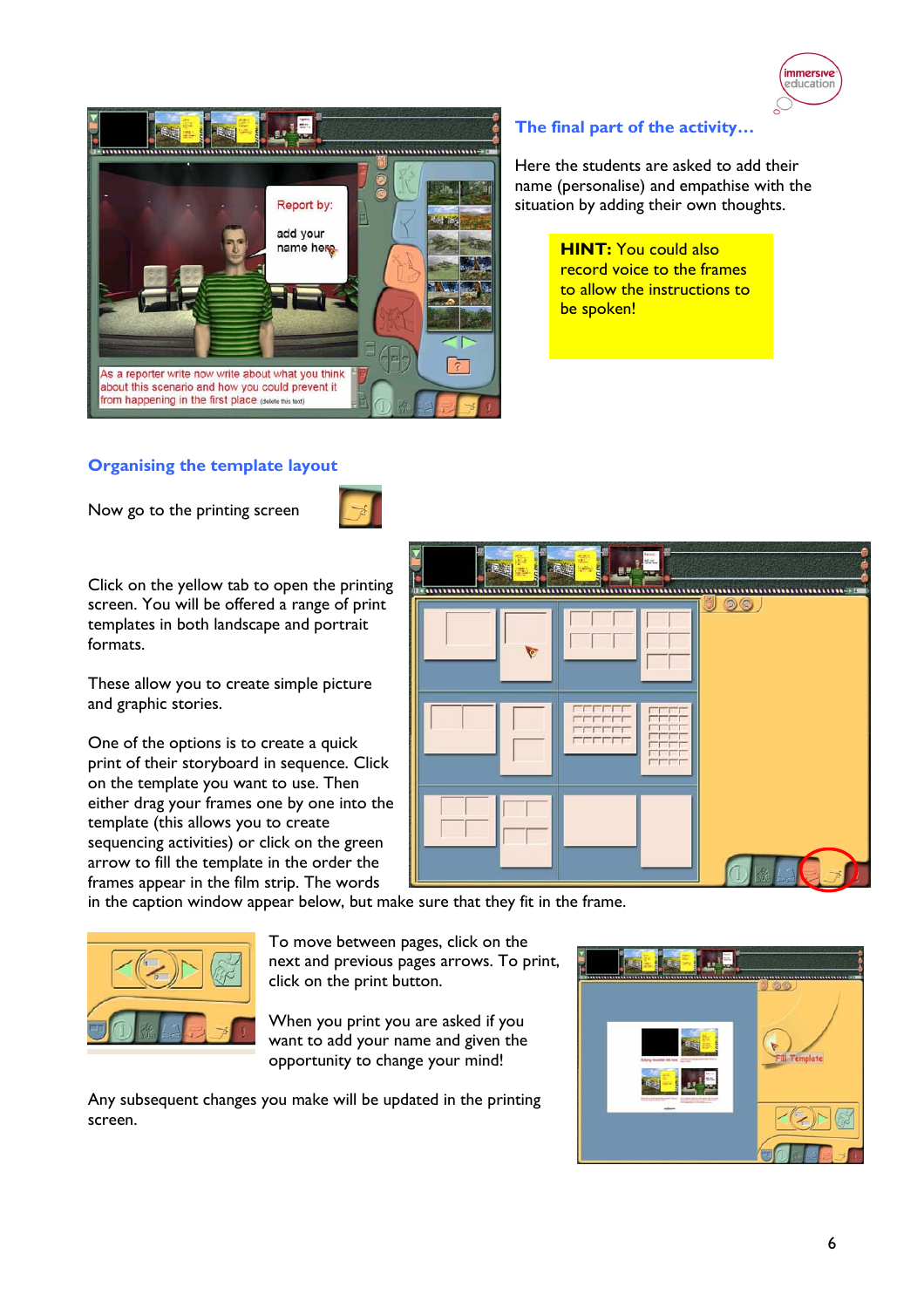

#### Being more creative – publication templates



You can also select a blank template to create your own publications. Click on either the blank portrait or landscape page to open the printing template.

Click on the thumbnail frame you wish to add first and drag it into the grey box.

From here you can click on it again and drag it onto the plain page and position it where you want it.



To resize it, hover with your cursor over one of the bottom corners until the double-headed arrow appears. Drag it to size. To keep the same ratio press the control button on your keyboard as you drag.

Any text attached to the picture will appear in the caption box on the printing palette. This can be dragged onto the page and resized in the same way as the picture.



To alter the brightness move the slider left to right. Drag the top red button from the left to right to get rid of the outline.

You can also layer text in front of and behind pictures or other blocks of text by clicking on the bottom arrows.

In this example the transparency slider has removed the box from around the text "Bullying newsletter title"

Click on the X to close the manipulator.



You can also colour the text box, remove the border and so forth by right clicking on the text. This brings up the text manipulator.

Click on the colour fill you want in the top box.

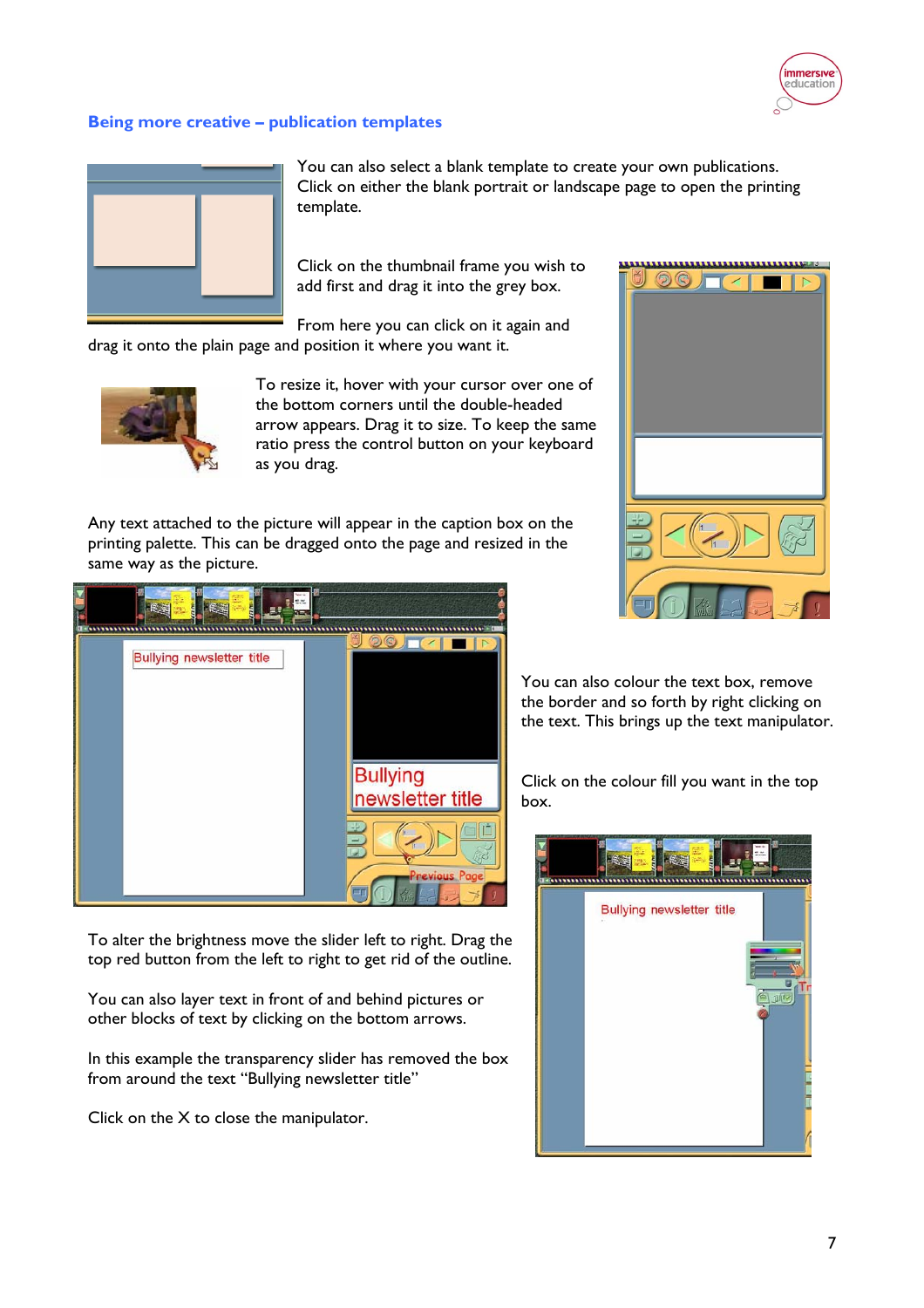You can change the shape of the pictures by selecting a cut-out using the arrows at the top of the print palette then clicking on the cut-out image.



Resize the cut out by hovering over the edges of the cut-out until a double-headed arrow appears. Click and drag to size.

**immersive**<br>education

Move onto your page as before.

As you can see in this example the template is now looking more like a front page of a newsletter

Don't worry about the text at this stage – all will be revealed later!

**HINT: Don't worry about** the text being questions at this stage  $-$  all will be revealed later!

Final template design



Congratulations! You have now finished your template design!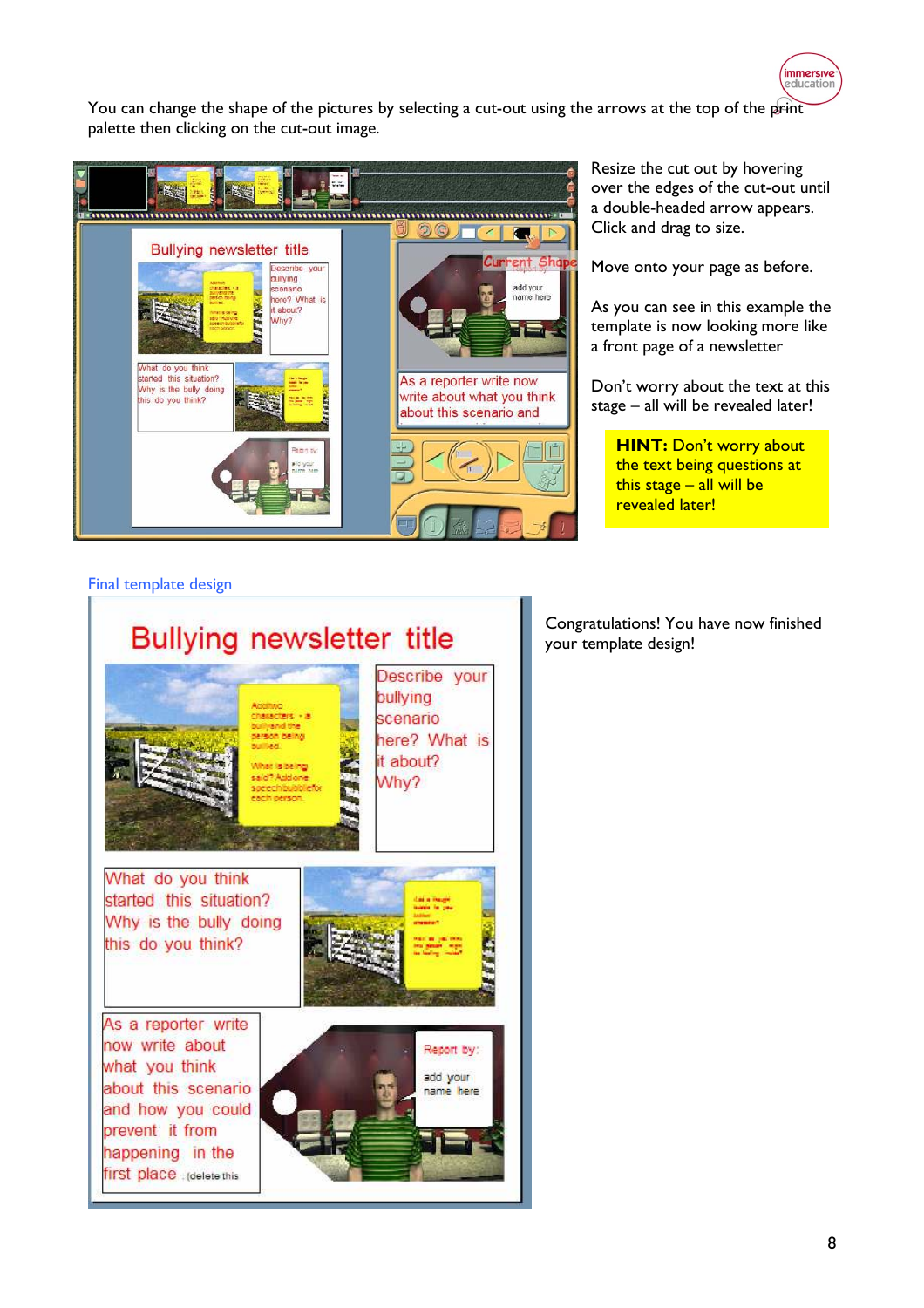

#### Saving your template

Save your storyboard as a Kar2ouche file. As this is template give it a suitable name – eg "newspaper template activity.k2" or similar.



#### HELPFUL HINT:

- Make it a read only file to prevent students deleting the original! (You can do this from your desktop environment by right clicking on the file and under properties change the file attributes – this will prevent any accidental deletion or modification of your template. Alternatively ask your network manager to store the file in a read-only area
- Check that the 'save custom files' button if you have recorded audio instructions otherwise your voice instructions will not be saved with the template file!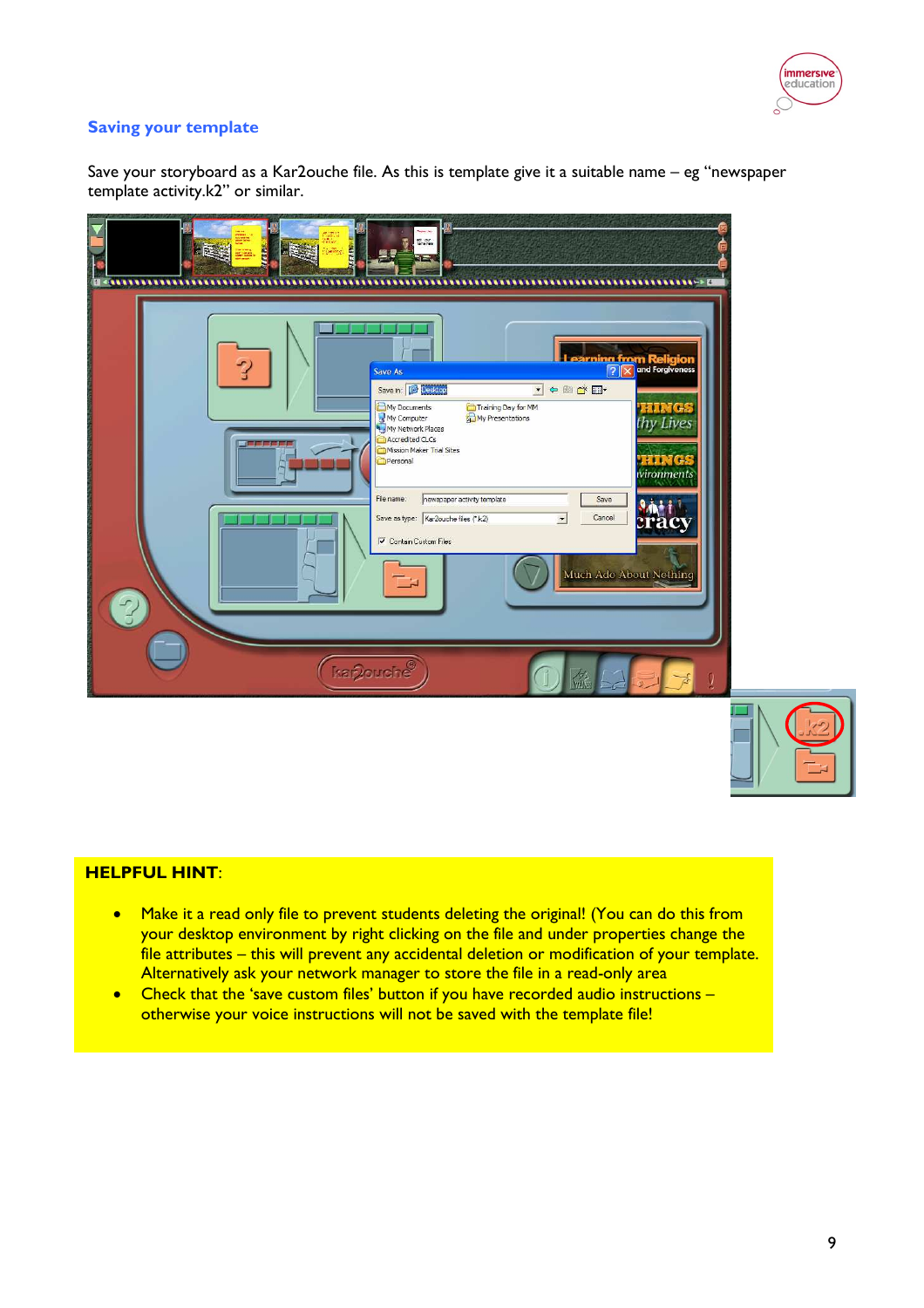# 3. In the classroom – using the template

#### Getting pupils to complete the template

You canoad existing storyboards by clicking on the load storyboard folder in the Utilities screen.

Get the pupils to load the same template file.

Provide the pupils with the outline of the lesson, and explain how you wish them to complete the storyboard – eg

 $\blacksquare$ 

I think that Louisa always gets what she wants and

she really needs to share.

Report by

- Explain how they should use sticky notes (deleting after reading)
- Overwriting pre-existing text or questions (replacing text with their own)
- Adding backgrounds, characters, props or even their own audio

Printing the pupils own work

................

ns as if this has been going on for some<br>ime. On a school trip

ere was only one atering can and<br>ouisa never wants to

think that Louisa ways gets what she wants and she<br>really needs to share. Billy needs to stand up for

The Bully on School Trip

sa wants watering in as there only one of<br>is school in to a corn **Billy** h asked

,,,,,,,,,,

- Once they have finished completing the task in the four frames, they can now view their front page newspaper title in the print window – it should appear automatically!
- Don't worry about the fact that text may not be fitting the boxes – you should now tell the pupils that they need to edit their publication just like an editor for a national newspaper. Here they can fine tune the presentation of their newspaper front page by using the manipulator tool.





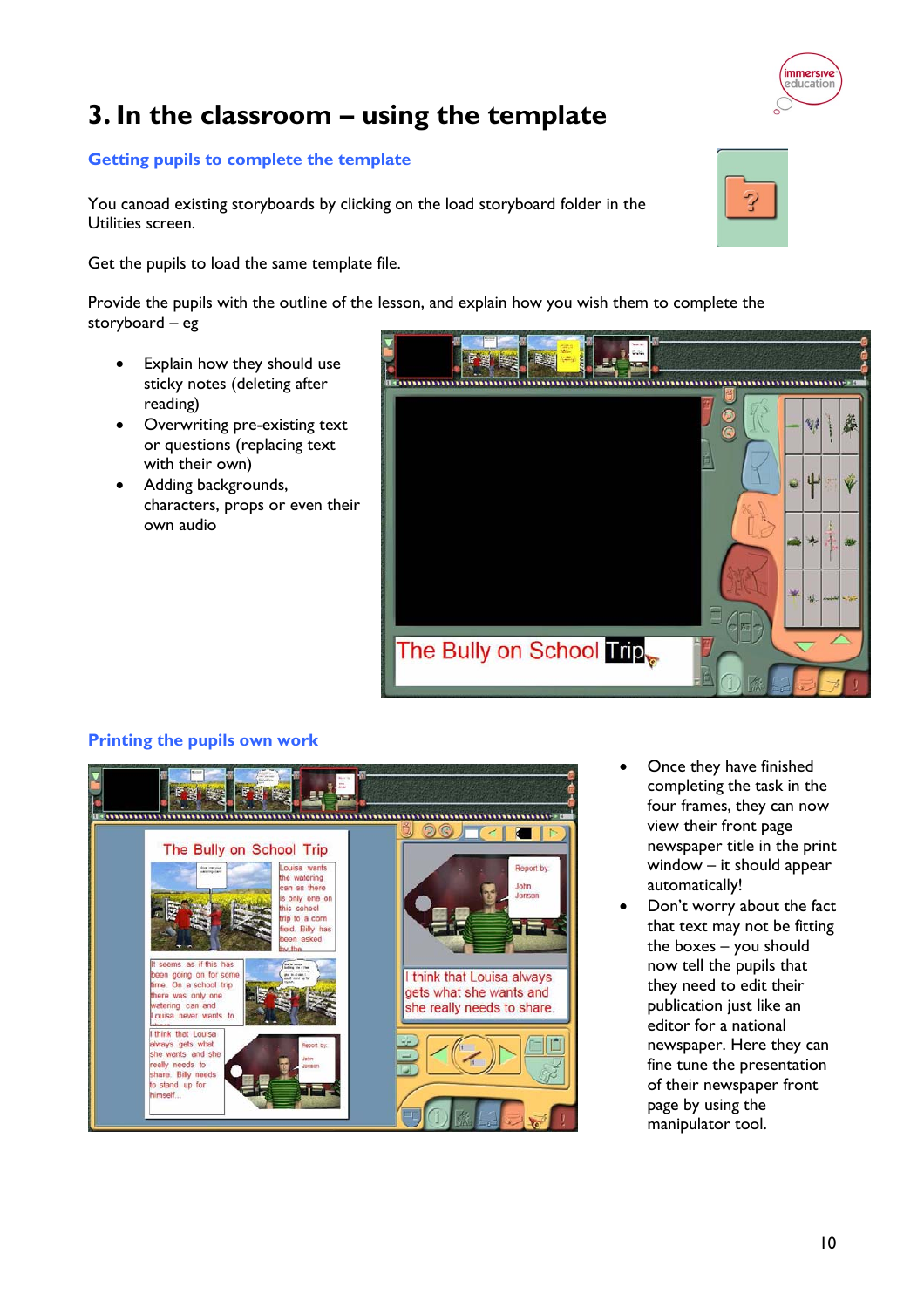

# The Bully on School Trip



Louisa wants the watering can as there is only one on this school trip to a corn field. Billy has been asked by the

It seems as if this has been going on for some time. On a school trip there was only one watering can and Louisa never wants to



I think that Louisa always gets what she wants and she really needs to share. Billy needs to stand up for himself...

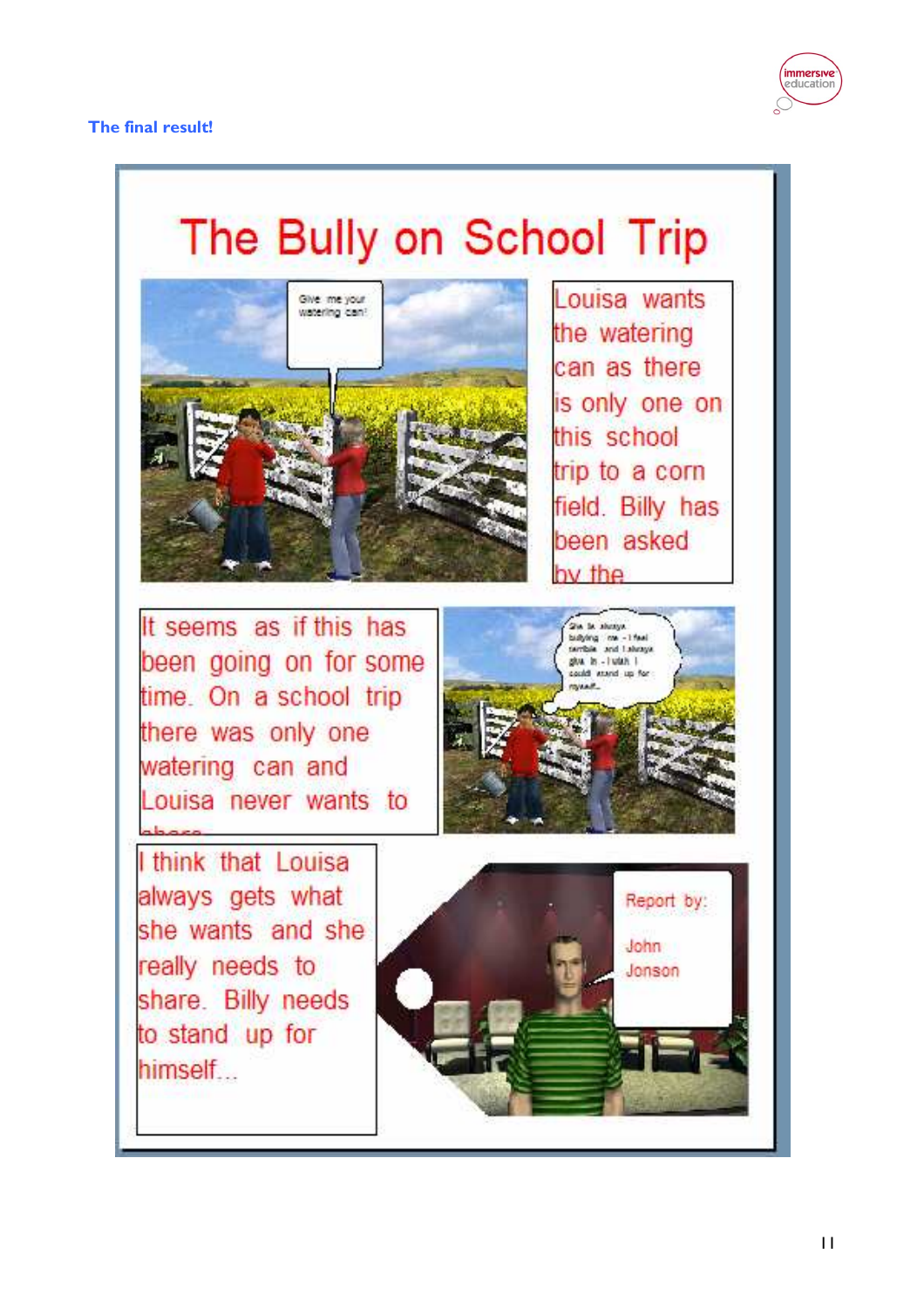

# $\mathscr{D}$  4 Embedding Kar2ouche in Teaching

| <b>Class (Year/Key Stage and Ability)</b>  |
|--------------------------------------------|
| Subject/Topic                              |
| <b>Planned Date</b>                        |
| <b>Learning Objectives</b>                 |
| <b>Planned Outcomes</b>                    |
| <b>Timing</b>                              |
| Resources (including pre-made storyboards) |
| <b>Activities</b>                          |
| Introduction                               |
| <b>Development</b>                         |
| Plenary                                    |
| <b>Formative Assessment</b>                |
| <b>Summative Assessment</b>                |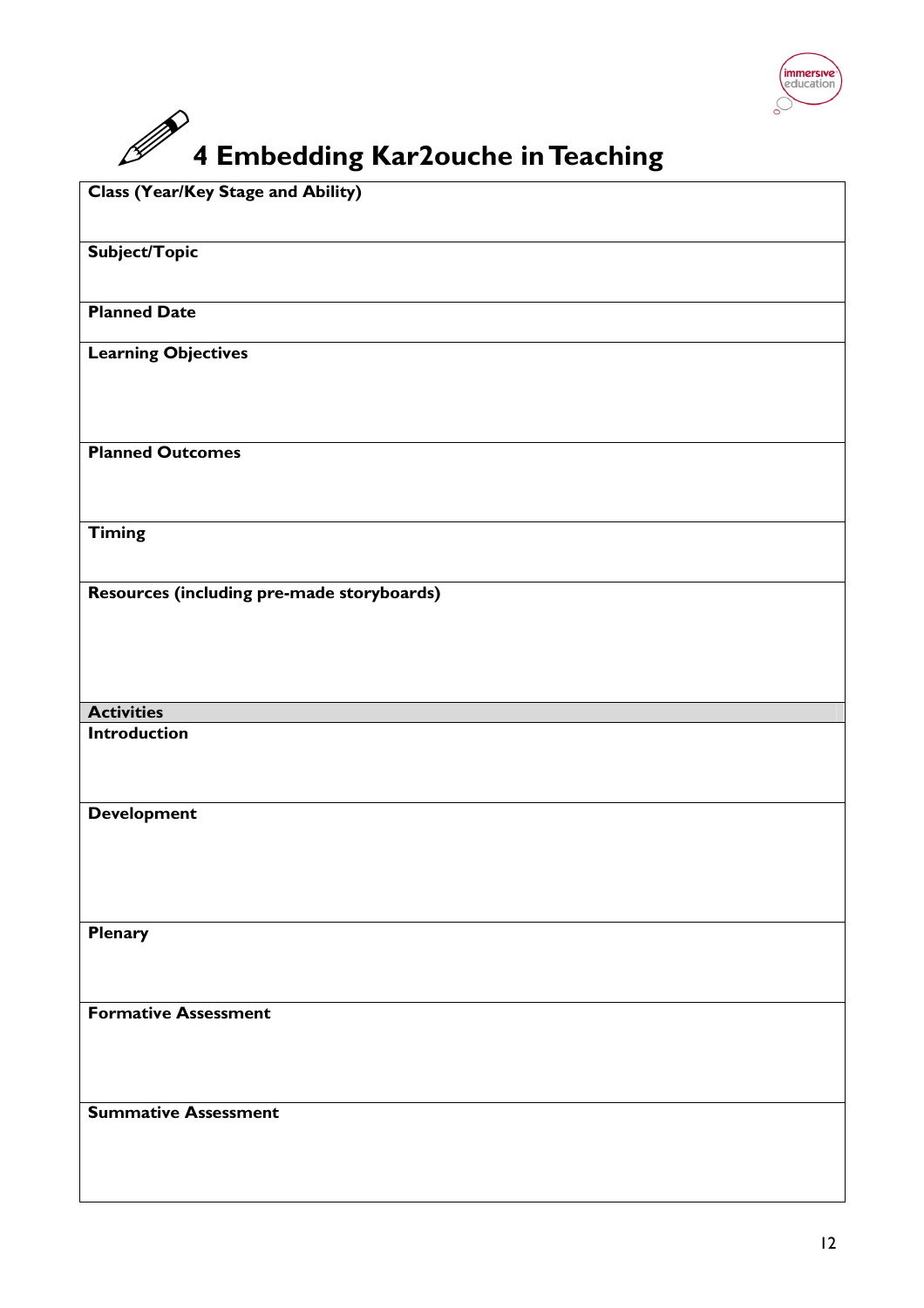

# 5 Create the Resources

Using your plan and your emerging skills in using Kar2ouche begin to create the Kar2ouche resources you will need to deliver your lessons.

Make a note of your storyboard needs below. Think about the sort of presentation you might want to use with a whole class, maybe to introduce the topic or stimulate ideas. Next plan the sorts of storyboards you might want the class, groups or individuals working on.

Whole class storyboards (whiteboard)

Class, group, individual storyboards